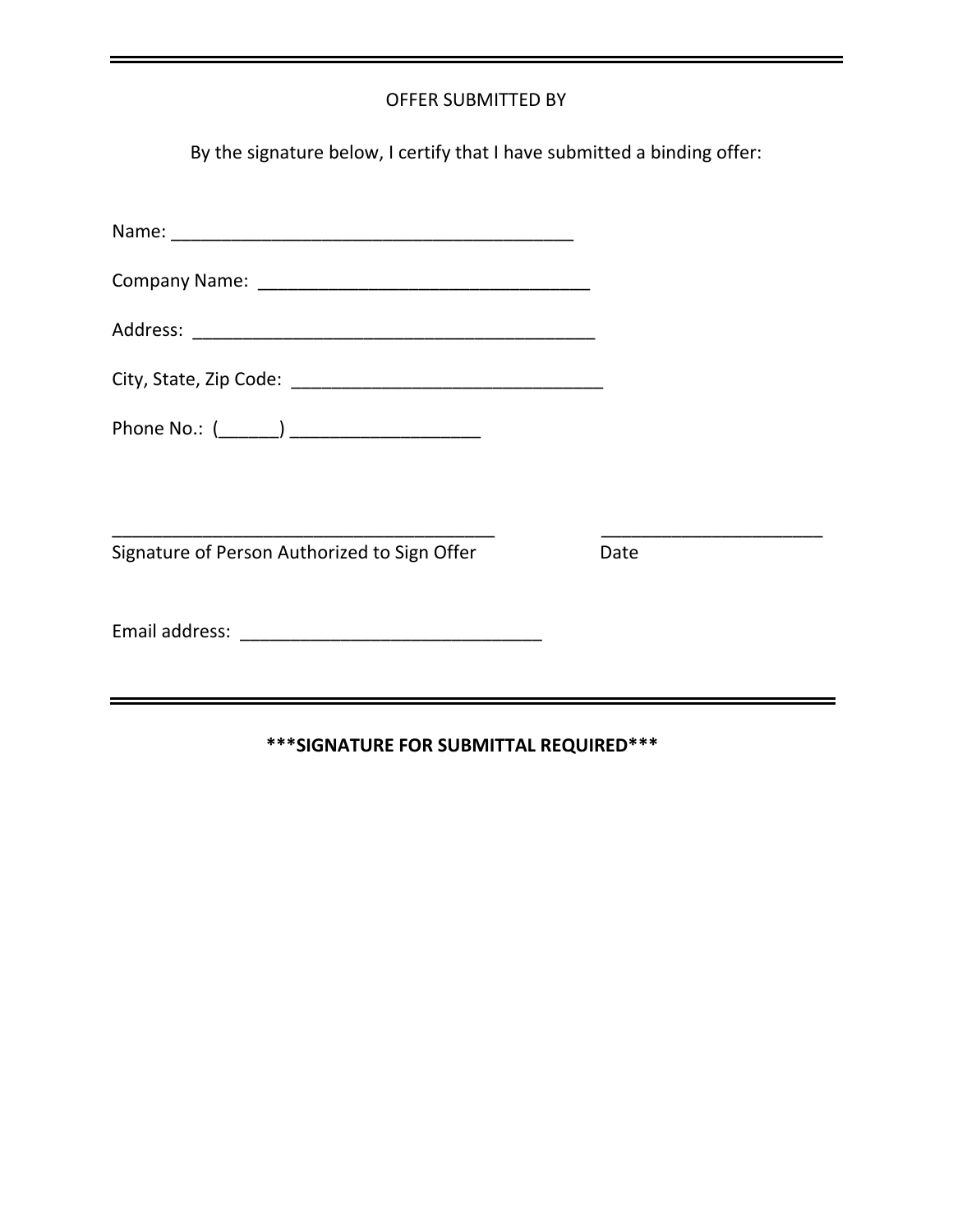#### OFFER SUBMITTED BY

By the signature below, I certify that I have submitted a binding offer:

| Signature of Person Authorized to Sign Offer | Date |
|----------------------------------------------|------|
|                                              |      |
|                                              |      |

# **\*\*\*SIGNATURE FOR SUBMITTAL REQUIRED\*\*\***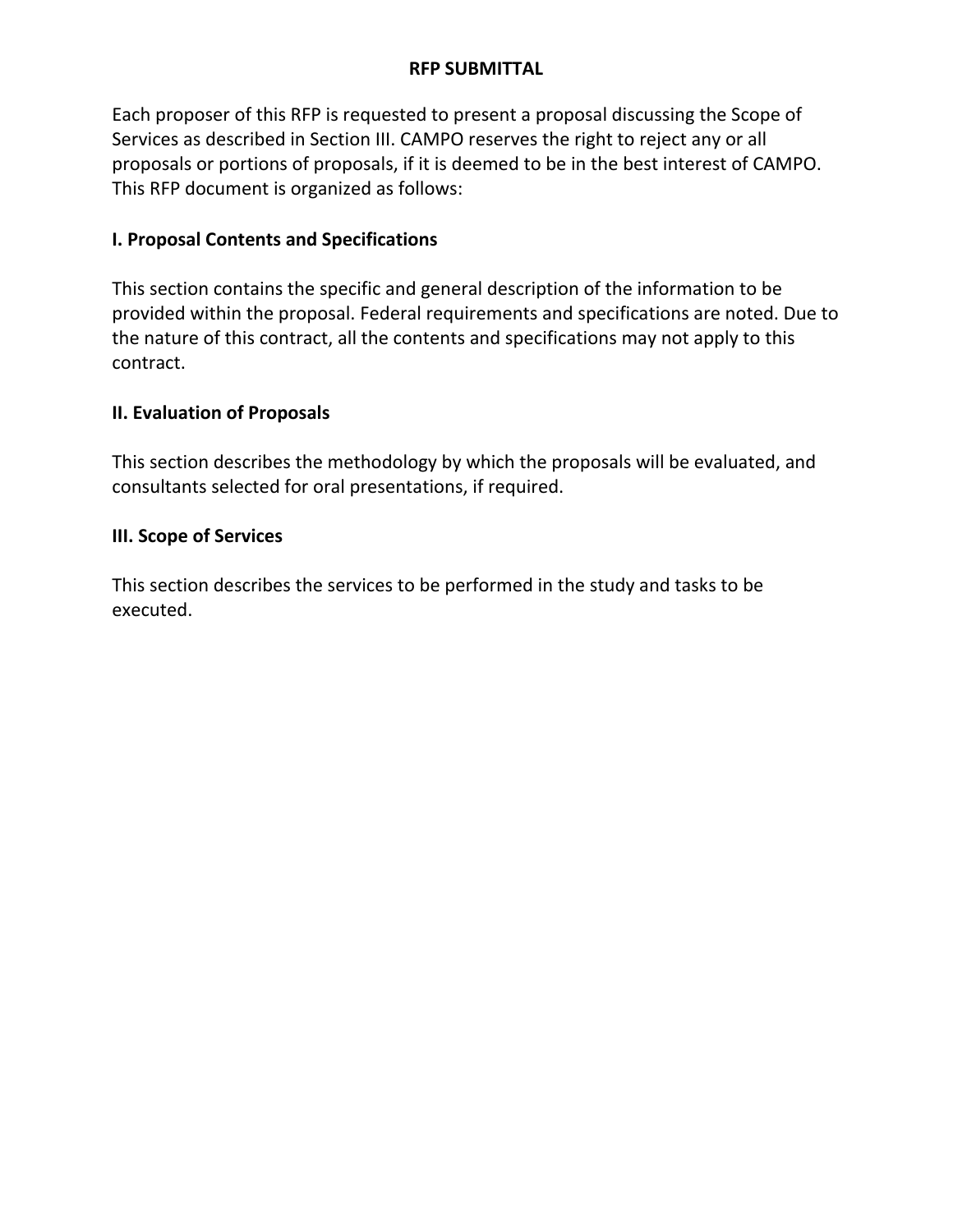### **RFP SUBMITTAL**

Each proposer of this RFP is requested to present a proposal discussing the Scope of Services as described in Section III. CAMPO reserves the right to reject any or all proposals or portions of proposals, if it is deemed to be in the best interest of CAMPO. This RFP document is organized as follows:

### **I. Proposal Contents and Specifications**

This section contains the specific and general description of the information to be provided within the proposal. Federal requirements and specifications are noted. Due to the nature of this contract, all the contents and specifications may not apply to this contract.

## **II. Evaluation of Proposals**

This section describes the methodology by which the proposals will be evaluated, and consultants selected for oral presentations, if required.

## **III. Scope of Services**

This section describes the services to be performed in the study and tasks to be executed.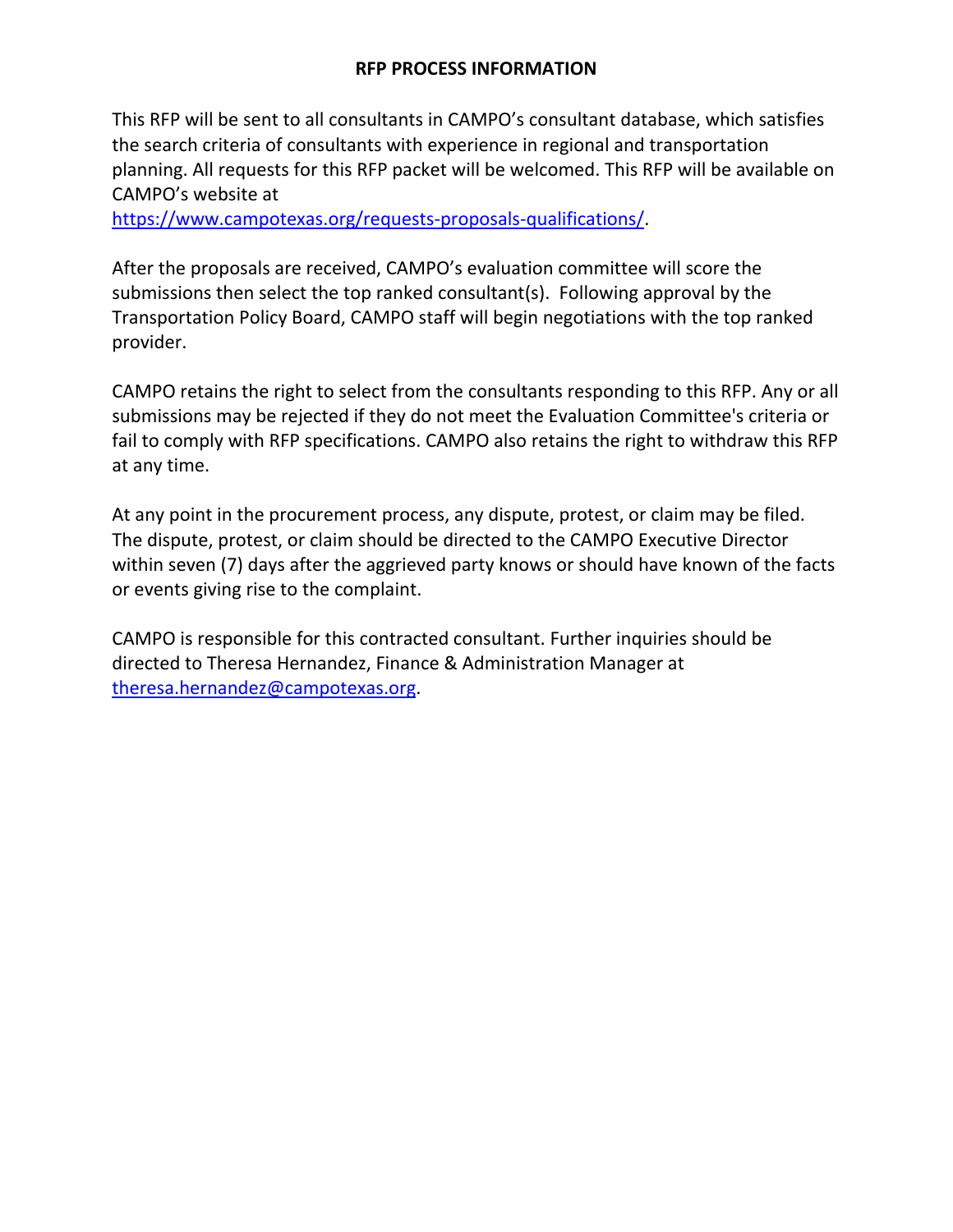#### **RFP PROCESS INFORMATION**

This RFP will be sent to all consultants in CAMPO's consultant database, which satisfies the search criteria of consultants with experience in regional and transportation planning. All requests for this RFP packet will be welcomed. This RFP will be available on CAMPO's website at

https://www.campotexas.org/requests-proposals-qualifications/.

After the proposals are received, CAMPO's evaluation committee will score the submissions then select the top ranked consultant(s). Following approval by the Transportation Policy Board, CAMPO staff will begin negotiations with the top ranked provider.

CAMPO retains the right to select from the consultants responding to this RFP. Any or all submissions may be rejected if they do not meet the Evaluation Committee's criteria or fail to comply with RFP specifications. CAMPO also retains the right to withdraw this RFP at any time.

At any point in the procurement process, any dispute, protest, or claim may be filed. The dispute, protest, or claim should be directed to the CAMPO Executive Director within seven (7) days after the aggrieved party knows or should have known of the facts or events giving rise to the complaint.

CAMPO is responsible for this contracted consultant. Further inquiries should be directed to Theresa Hernandez, Finance & Administration Manager at theresa.hernandez@campotexas.org.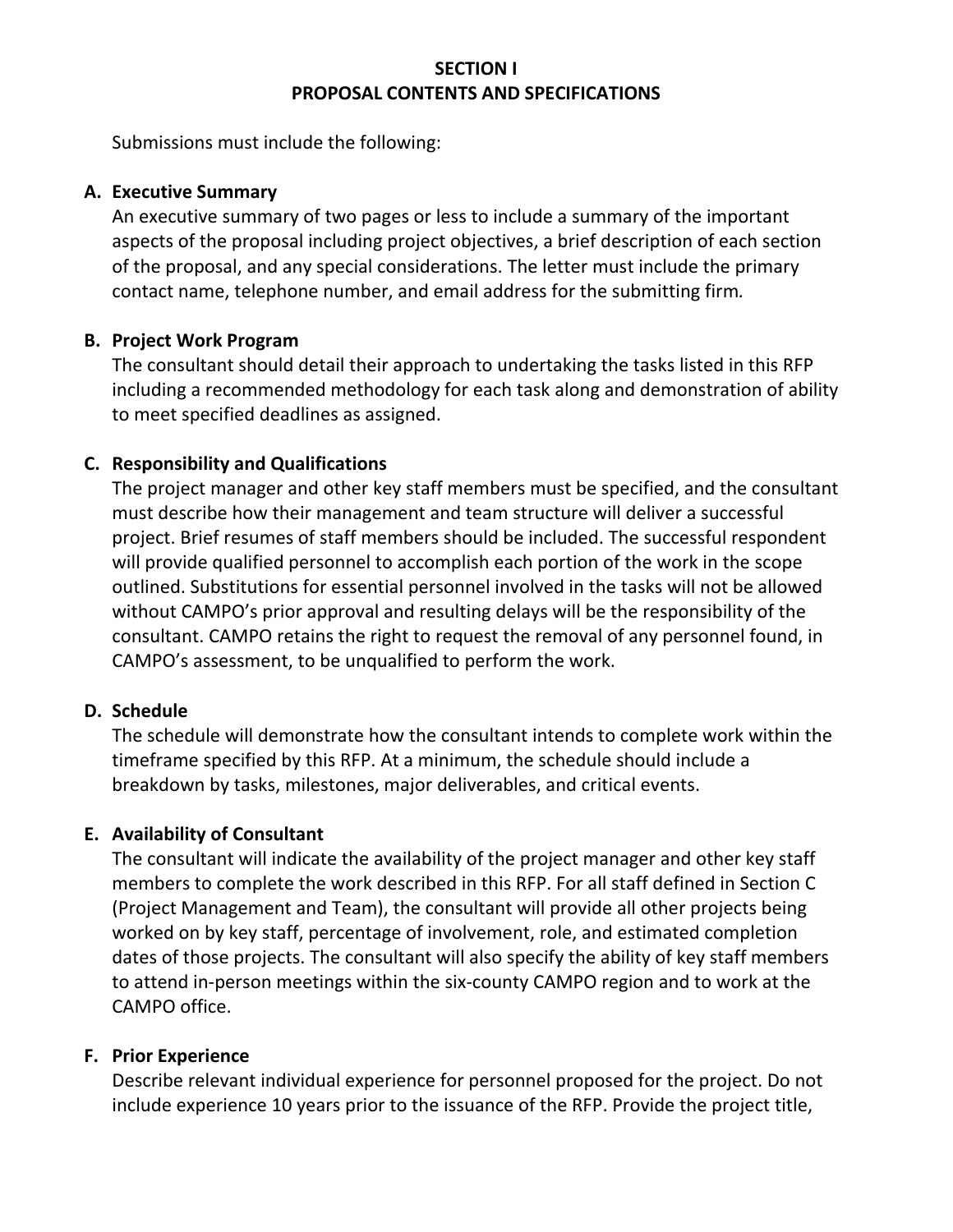## **SECTION I PROPOSAL CONTENTS AND SPECIFICATIONS**

Submissions must include the following:

#### **A. Executive Summary**

An executive summary of two pages or less to include a summary of the important aspects of the proposal including project objectives, a brief description of each section of the proposal, and any special considerations. The letter must include the primary contact name, telephone number, and email address for the submitting firm*.*

#### **B. Project Work Program**

The consultant should detail their approach to undertaking the tasks listed in this RFP including a recommended methodology for each task along and demonstration of ability to meet specified deadlines as assigned.

#### **C. Responsibility and Qualifications**

The project manager and other key staff members must be specified, and the consultant must describe how their management and team structure will deliver a successful project. Brief resumes of staff members should be included. The successful respondent will provide qualified personnel to accomplish each portion of the work in the scope outlined. Substitutions for essential personnel involved in the tasks will not be allowed without CAMPO's prior approval and resulting delays will be the responsibility of the consultant. CAMPO retains the right to request the removal of any personnel found, in CAMPO's assessment, to be unqualified to perform the work.

#### **D. Schedule**

The schedule will demonstrate how the consultant intends to complete work within the timeframe specified by this RFP. At a minimum, the schedule should include a breakdown by tasks, milestones, major deliverables, and critical events.

#### **E. Availability of Consultant**

The consultant will indicate the availability of the project manager and other key staff members to complete the work described in this RFP. For all staff defined in Section C (Project Management and Team), the consultant will provide all other projects being worked on by key staff, percentage of involvement, role, and estimated completion dates of those projects. The consultant will also specify the ability of key staff members to attend in‐person meetings within the six‐county CAMPO region and to work at the CAMPO office.

#### **F. Prior Experience**

Describe relevant individual experience for personnel proposed for the project. Do not include experience 10 years prior to the issuance of the RFP. Provide the project title,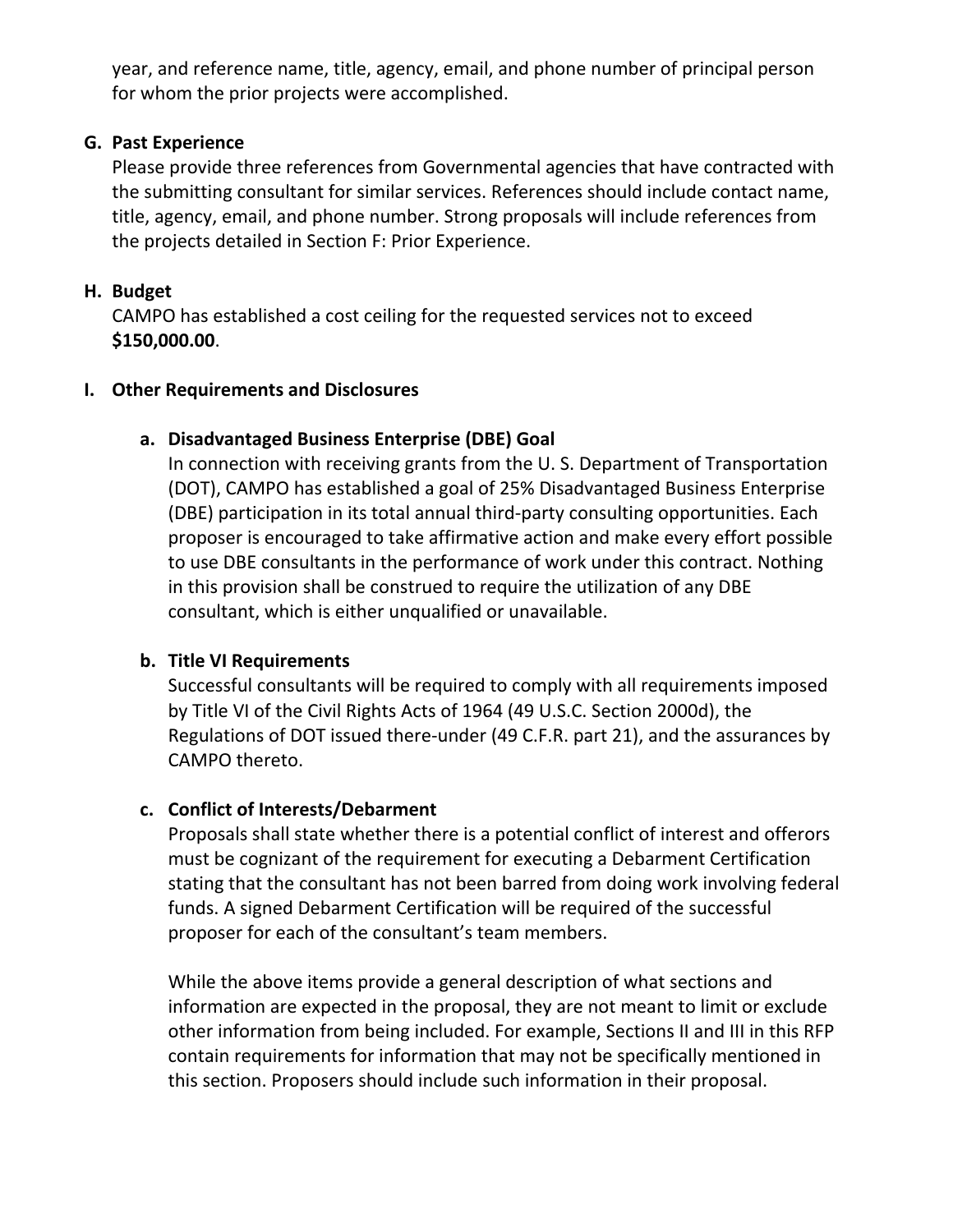year, and reference name, title, agency, email, and phone number of principal person for whom the prior projects were accomplished.

## **G. Past Experience**

Please provide three references from Governmental agencies that have contracted with the submitting consultant for similar services. References should include contact name, title, agency, email, and phone number. Strong proposals will include references from the projects detailed in Section F: Prior Experience.

# **H. Budget**

CAMPO has established a cost ceiling for the requested services not to exceed **\$150,000.00**.

## **I. Other Requirements and Disclosures**

## **a. Disadvantaged Business Enterprise (DBE) Goal**

In connection with receiving grants from the U. S. Department of Transportation (DOT), CAMPO has established a goal of 25% Disadvantaged Business Enterprise (DBE) participation in its total annual third‐party consulting opportunities. Each proposer is encouraged to take affirmative action and make every effort possible to use DBE consultants in the performance of work under this contract. Nothing in this provision shall be construed to require the utilization of any DBE consultant, which is either unqualified or unavailable.

## **b. Title VI Requirements**

Successful consultants will be required to comply with all requirements imposed by Title VI of the Civil Rights Acts of 1964 (49 U.S.C. Section 2000d), the Regulations of DOT issued there‐under (49 C.F.R. part 21), and the assurances by CAMPO thereto.

## **c. Conflict of Interests/Debarment**

Proposals shall state whether there is a potential conflict of interest and offerors must be cognizant of the requirement for executing a Debarment Certification stating that the consultant has not been barred from doing work involving federal funds. A signed Debarment Certification will be required of the successful proposer for each of the consultant's team members.

While the above items provide a general description of what sections and information are expected in the proposal, they are not meant to limit or exclude other information from being included. For example, Sections II and III in this RFP contain requirements for information that may not be specifically mentioned in this section. Proposers should include such information in their proposal.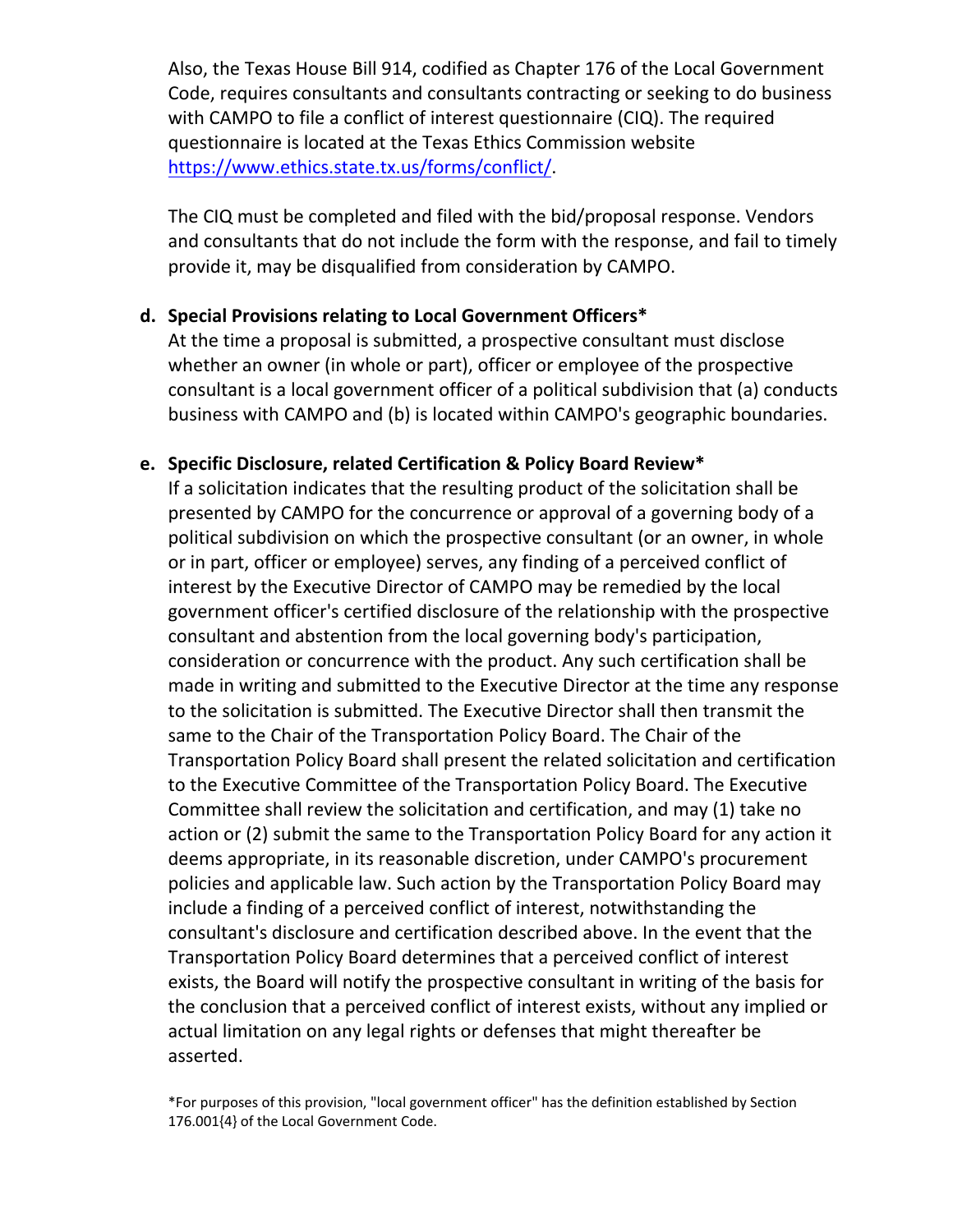Also, the Texas House Bill 914, codified as Chapter 176 of the Local Government Code, requires consultants and consultants contracting or seeking to do business with CAMPO to file a conflict of interest questionnaire (CIQ). The required questionnaire is located at the Texas Ethics Commission website https://www.ethics.state.tx.us/forms/conflict/.

The CIQ must be completed and filed with the bid/proposal response. Vendors and consultants that do not include the form with the response, and fail to timely provide it, may be disqualified from consideration by CAMPO.

#### **d. Special Provisions relating to Local Government Officers\***

At the time a proposal is submitted, a prospective consultant must disclose whether an owner (in whole or part), officer or employee of the prospective consultant is a local government officer of a political subdivision that (a) conducts business with CAMPO and (b) is located within CAMPO's geographic boundaries.

#### **e. Specific Disclosure, related Certification & Policy Board Review\***

If a solicitation indicates that the resulting product of the solicitation shall be presented by CAMPO for the concurrence or approval of a governing body of a political subdivision on which the prospective consultant (or an owner, in whole or in part, officer or employee) serves, any finding of a perceived conflict of interest by the Executive Director of CAMPO may be remedied by the local government officer's certified disclosure of the relationship with the prospective consultant and abstention from the local governing body's participation, consideration or concurrence with the product. Any such certification shall be made in writing and submitted to the Executive Director at the time any response to the solicitation is submitted. The Executive Director shall then transmit the same to the Chair of the Transportation Policy Board. The Chair of the Transportation Policy Board shall present the related solicitation and certification to the Executive Committee of the Transportation Policy Board. The Executive Committee shall review the solicitation and certification, and may (1) take no action or (2) submit the same to the Transportation Policy Board for any action it deems appropriate, in its reasonable discretion, under CAMPO's procurement policies and applicable law. Such action by the Transportation Policy Board may include a finding of a perceived conflict of interest, notwithstanding the consultant's disclosure and certification described above. In the event that the Transportation Policy Board determines that a perceived conflict of interest exists, the Board will notify the prospective consultant in writing of the basis for the conclusion that a perceived conflict of interest exists, without any implied or actual limitation on any legal rights or defenses that might thereafter be asserted.

\*For purposes of this provision, "local government officer" has the definition established by Section 176.001{4} of the Local Government Code.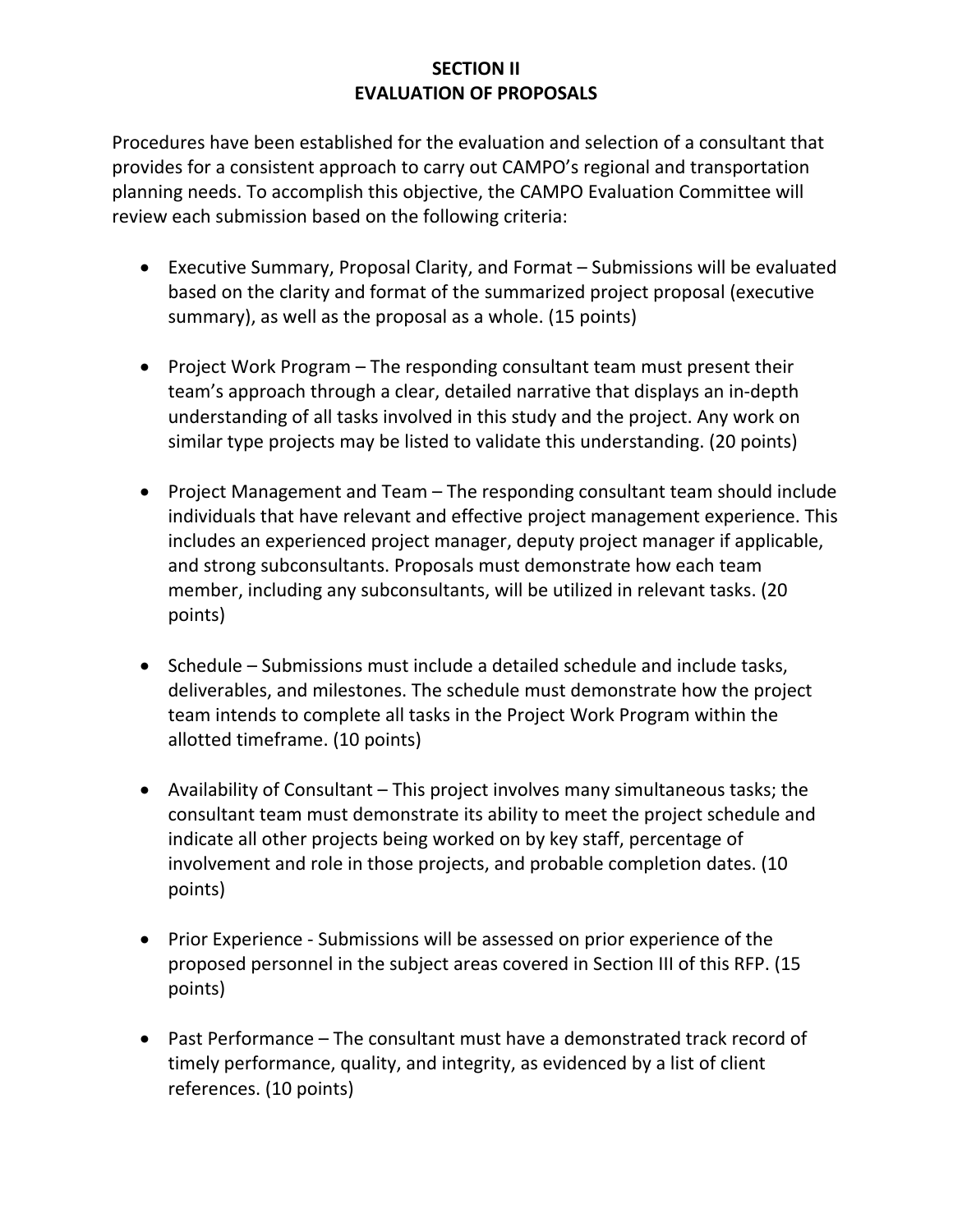## **SECTION II EVALUATION OF PROPOSALS**

Procedures have been established for the evaluation and selection of a consultant that provides for a consistent approach to carry out CAMPO's regional and transportation planning needs. To accomplish this objective, the CAMPO Evaluation Committee will review each submission based on the following criteria:

- Executive Summary, Proposal Clarity, and Format Submissions will be evaluated based on the clarity and format of the summarized project proposal (executive summary), as well as the proposal as a whole. (15 points)
- Project Work Program  $-$  The responding consultant team must present their team's approach through a clear, detailed narrative that displays an in‐depth understanding of all tasks involved in this study and the project. Any work on similar type projects may be listed to validate this understanding. (20 points)
- Project Management and Team The responding consultant team should include individuals that have relevant and effective project management experience. This includes an experienced project manager, deputy project manager if applicable, and strong subconsultants. Proposals must demonstrate how each team member, including any subconsultants, will be utilized in relevant tasks. (20 points)
- Schedule Submissions must include a detailed schedule and include tasks, deliverables, and milestones. The schedule must demonstrate how the project team intends to complete all tasks in the Project Work Program within the allotted timeframe. (10 points)
- Availability of Consultant This project involves many simultaneous tasks; the consultant team must demonstrate its ability to meet the project schedule and indicate all other projects being worked on by key staff, percentage of involvement and role in those projects, and probable completion dates. (10 points)
- Prior Experience Submissions will be assessed on prior experience of the proposed personnel in the subject areas covered in Section III of this RFP. (15 points)
- Past Performance The consultant must have a demonstrated track record of timely performance, quality, and integrity, as evidenced by a list of client references. (10 points)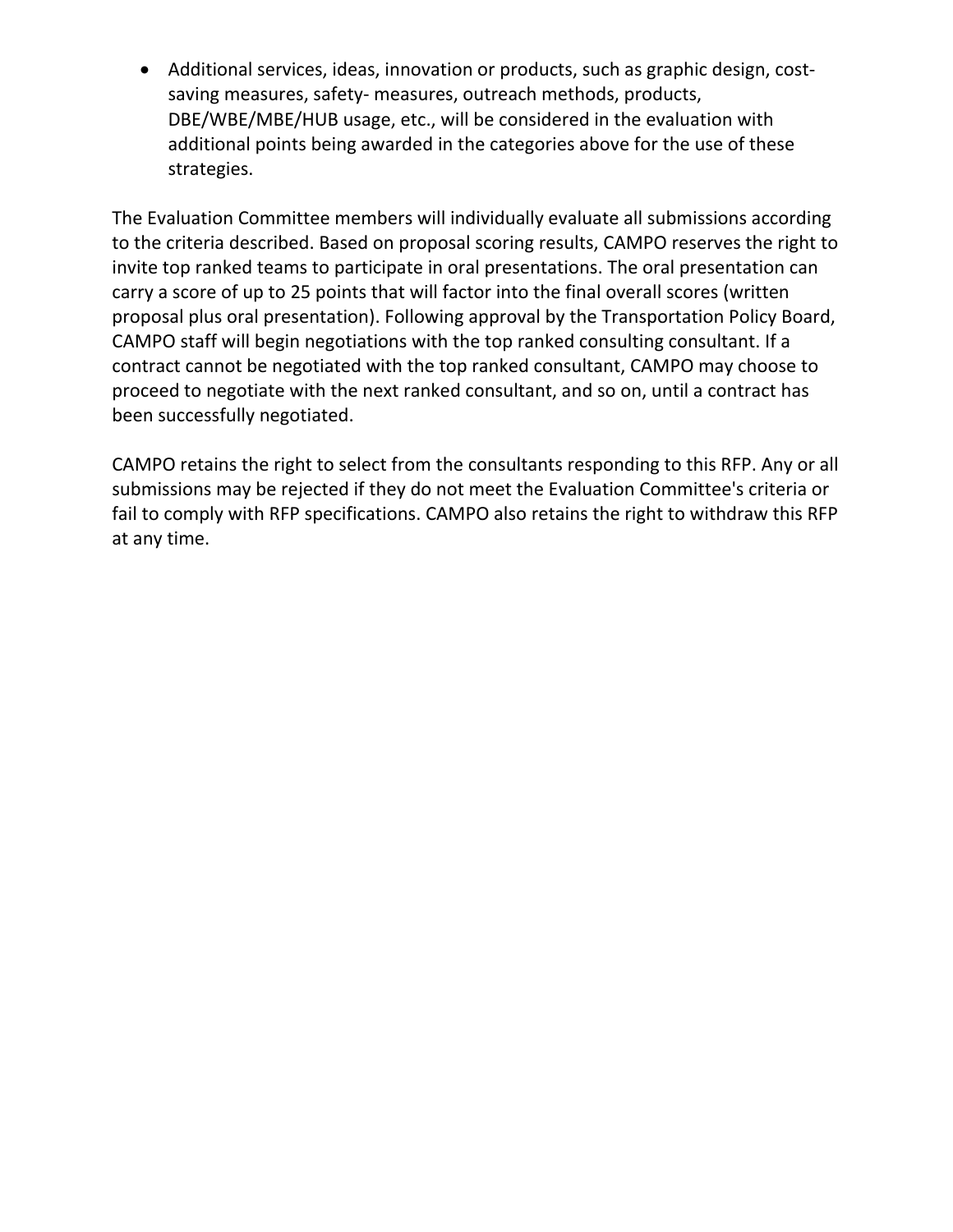● Additional services, ideas, innovation or products, such as graphic design, costsaving measures, safety- measures, outreach methods, products, DBE/WBE/MBE/HUB usage, etc., will be considered in the evaluation with additional points being awarded in the categories above for the use of these strategies.

The Evaluation Committee members will individually evaluate all submissions according to the criteria described. Based on proposal scoring results, CAMPO reserves the right to invite top ranked teams to participate in oral presentations. The oral presentation can carry a score of up to 25 points that will factor into the final overall scores (written proposal plus oral presentation). Following approval by the Transportation Policy Board, CAMPO staff will begin negotiations with the top ranked consulting consultant. If a contract cannot be negotiated with the top ranked consultant, CAMPO may choose to proceed to negotiate with the next ranked consultant, and so on, until a contract has been successfully negotiated.

CAMPO retains the right to select from the consultants responding to this RFP. Any or all submissions may be rejected if they do not meet the Evaluation Committee's criteria or fail to comply with RFP specifications. CAMPO also retains the right to withdraw this RFP at any time.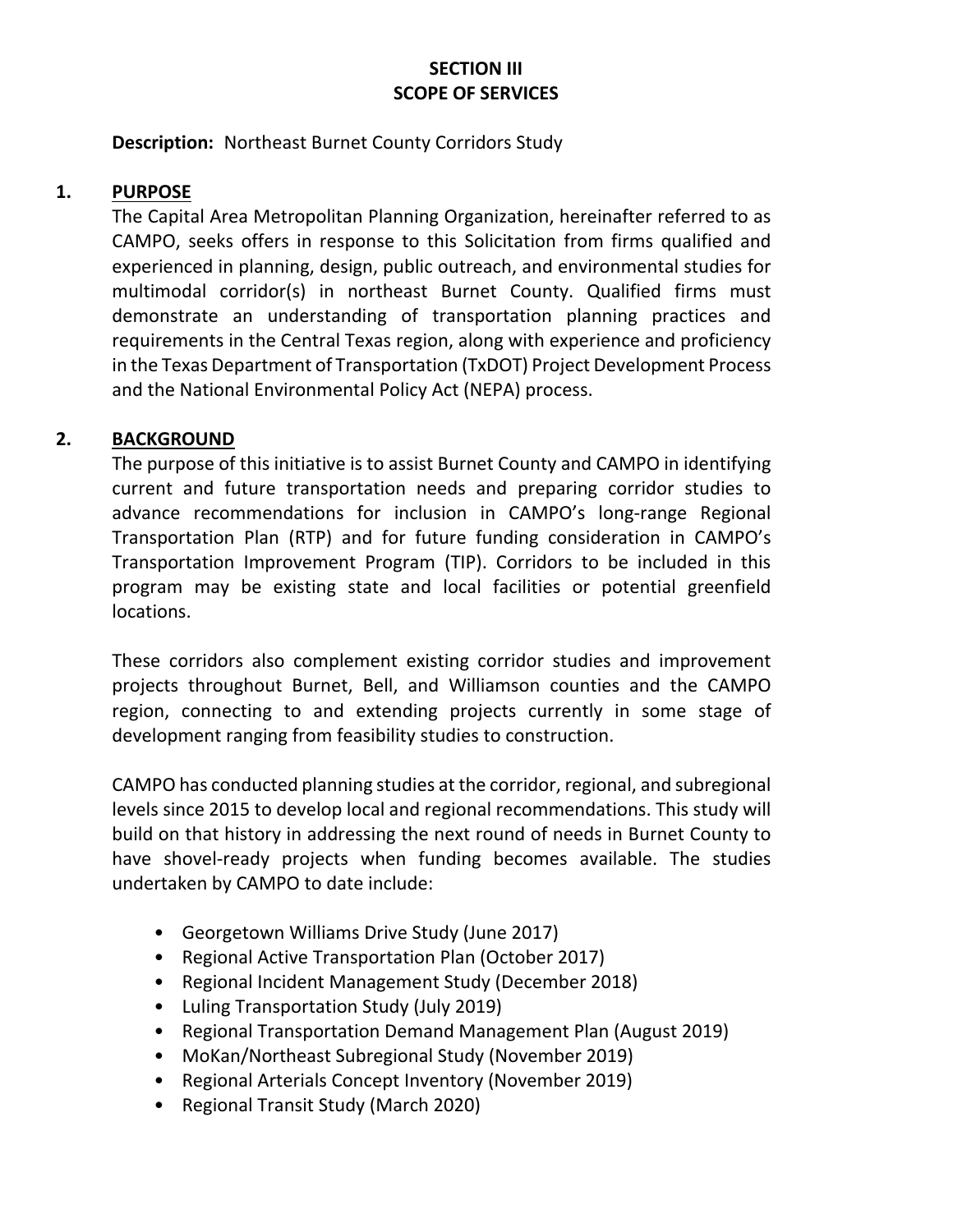# **SECTION III SCOPE OF SERVICES**

**Description: Northeast Burnet County Corridors Study** 

## **1. PURPOSE**

The Capital Area Metropolitan Planning Organization, hereinafter referred to as CAMPO, seeks offers in response to this Solicitation from firms qualified and experienced in planning, design, public outreach, and environmental studies for multimodal corridor(s) in northeast Burnet County. Qualified firms must demonstrate an understanding of transportation planning practices and requirements in the Central Texas region, along with experience and proficiency in the Texas Department of Transportation (TxDOT) Project Development Process and the National Environmental Policy Act (NEPA) process.

## **2. BACKGROUND**

The purpose of this initiative is to assist Burnet County and CAMPO in identifying current and future transportation needs and preparing corridor studies to advance recommendations for inclusion in CAMPO's long‐range Regional Transportation Plan (RTP) and for future funding consideration in CAMPO's Transportation Improvement Program (TIP). Corridors to be included in this program may be existing state and local facilities or potential greenfield locations.

These corridors also complement existing corridor studies and improvement projects throughout Burnet, Bell, and Williamson counties and the CAMPO region, connecting to and extending projects currently in some stage of development ranging from feasibility studies to construction.

CAMPO has conducted planning studies at the corridor, regional, and subregional levels since 2015 to develop local and regional recommendations. This study will build on that history in addressing the next round of needs in Burnet County to have shovel-ready projects when funding becomes available. The studies undertaken by CAMPO to date include:

- Georgetown Williams Drive Study (June 2017)
- Regional Active Transportation Plan (October 2017)
- Regional Incident Management Study (December 2018)
- Luling Transportation Study (July 2019)
- Regional Transportation Demand Management Plan (August 2019)
- MoKan/Northeast Subregional Study (November 2019)
- Regional Arterials Concept Inventory (November 2019)
- Regional Transit Study (March 2020)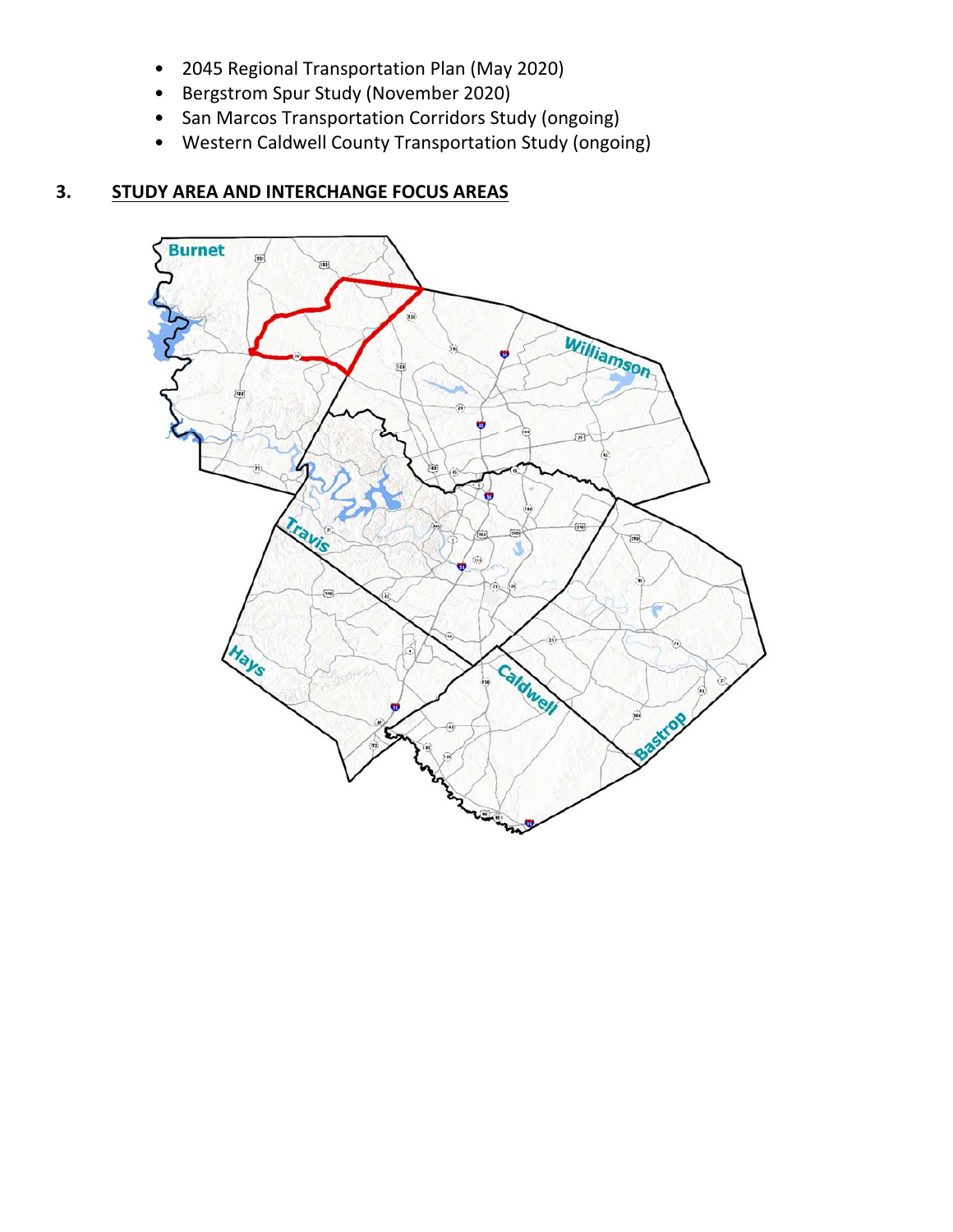- 2045 Regional Transportation Plan (May 2020)
- Bergstrom Spur Study (November 2020)
- San Marcos Transportation Corridors Study (ongoing)
- Western Caldwell County Transportation Study (ongoing)

# **3. STUDY AREA AND INTERCHANGE FOCUS AREAS**

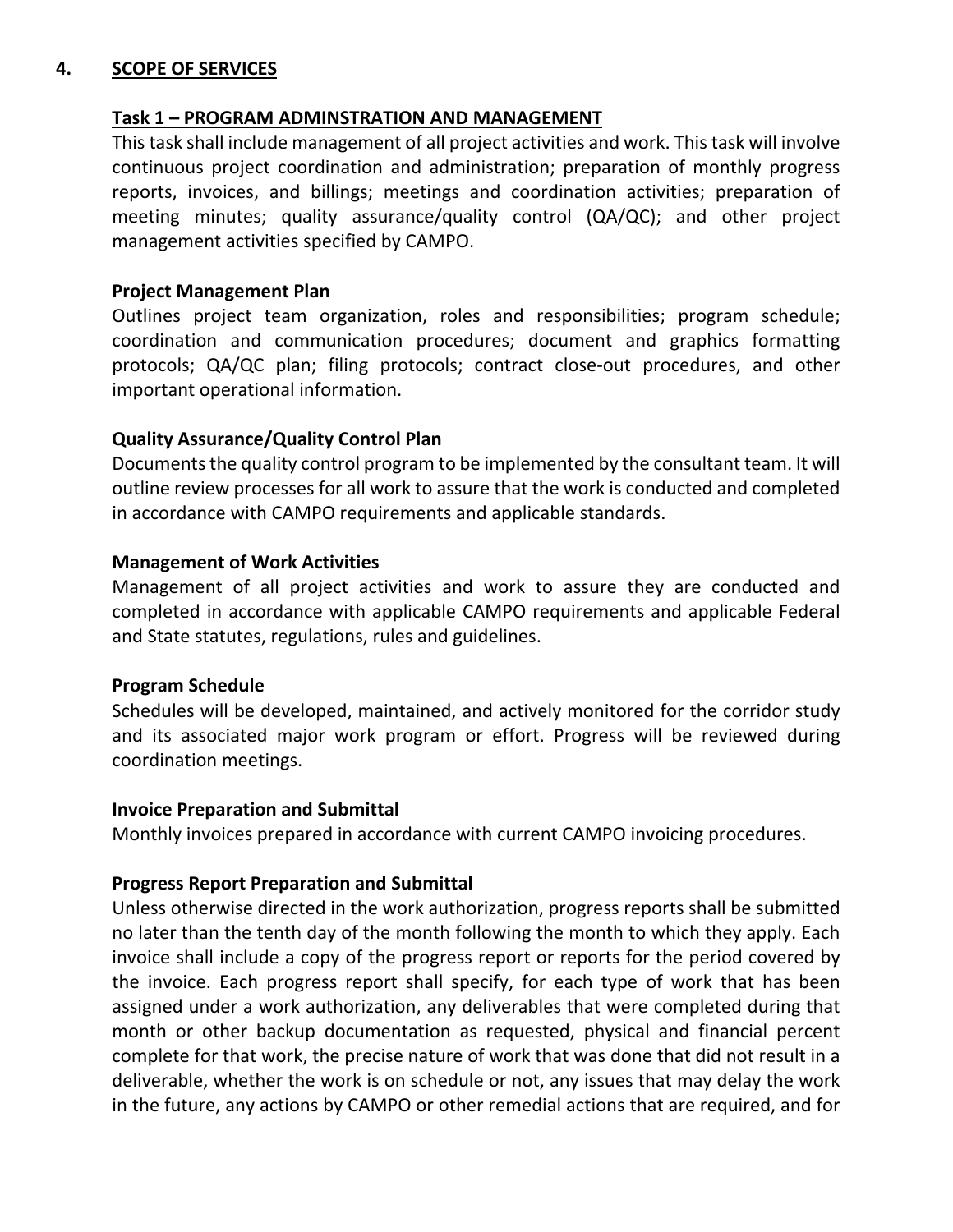#### **4. SCOPE OF SERVICES**

#### **Task 1 – PROGRAM ADMINSTRATION AND MANAGEMENT**

This task shall include management of all project activities and work. This task will involve continuous project coordination and administration; preparation of monthly progress reports, invoices, and billings; meetings and coordination activities; preparation of meeting minutes; quality assurance/quality control (QA/QC); and other project management activities specified by CAMPO.

#### **Project Management Plan**

Outlines project team organization, roles and responsibilities; program schedule; coordination and communication procedures; document and graphics formatting protocols; QA/QC plan; filing protocols; contract close‐out procedures, and other important operational information.

#### **Quality Assurance/Quality Control Plan**

Documents the quality control program to be implemented by the consultant team. It will outline review processes for all work to assure that the work is conducted and completed in accordance with CAMPO requirements and applicable standards.

#### **Management of Work Activities**

Management of all project activities and work to assure they are conducted and completed in accordance with applicable CAMPO requirements and applicable Federal and State statutes, regulations, rules and guidelines.

#### **Program Schedule**

Schedules will be developed, maintained, and actively monitored for the corridor study and its associated major work program or effort. Progress will be reviewed during coordination meetings.

#### **Invoice Preparation and Submittal**

Monthly invoices prepared in accordance with current CAMPO invoicing procedures.

#### **Progress Report Preparation and Submittal**

Unless otherwise directed in the work authorization, progress reports shall be submitted no later than the tenth day of the month following the month to which they apply. Each invoice shall include a copy of the progress report or reports for the period covered by the invoice. Each progress report shall specify, for each type of work that has been assigned under a work authorization, any deliverables that were completed during that month or other backup documentation as requested, physical and financial percent complete for that work, the precise nature of work that was done that did not result in a deliverable, whether the work is on schedule or not, any issues that may delay the work in the future, any actions by CAMPO or other remedial actions that are required, and for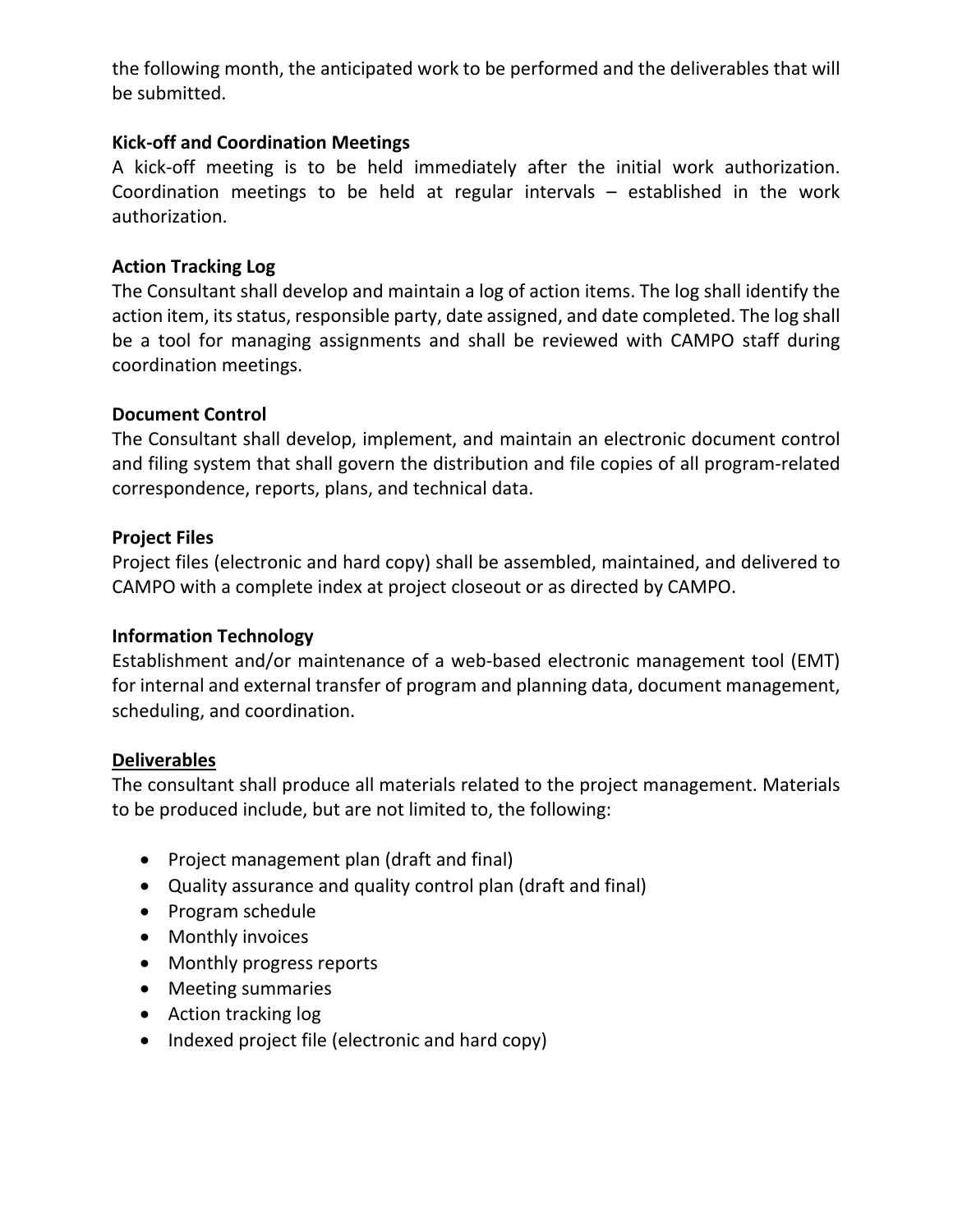the following month, the anticipated work to be performed and the deliverables that will be submitted.

### **Kick‐off and Coordination Meetings**

A kick-off meeting is to be held immediately after the initial work authorization. Coordination meetings to be held at regular intervals – established in the work authorization.

## **Action Tracking Log**

The Consultant shall develop and maintain a log of action items. The log shall identify the action item, its status, responsible party, date assigned, and date completed. The log shall be a tool for managing assignments and shall be reviewed with CAMPO staff during coordination meetings.

#### **Document Control**

The Consultant shall develop, implement, and maintain an electronic document control and filing system that shall govern the distribution and file copies of all program‐related correspondence, reports, plans, and technical data.

## **Project Files**

Project files (electronic and hard copy) shall be assembled, maintained, and delivered to CAMPO with a complete index at project closeout or as directed by CAMPO.

#### **Information Technology**

Establishment and/or maintenance of a web-based electronic management tool (EMT) for internal and external transfer of program and planning data, document management, scheduling, and coordination.

#### **Deliverables**

The consultant shall produce all materials related to the project management. Materials to be produced include, but are not limited to, the following:

- Project management plan (draft and final)
- Quality assurance and quality control plan (draft and final)
- Program schedule
- Monthly invoices
- Monthly progress reports
- Meeting summaries
- Action tracking log
- Indexed project file (electronic and hard copy)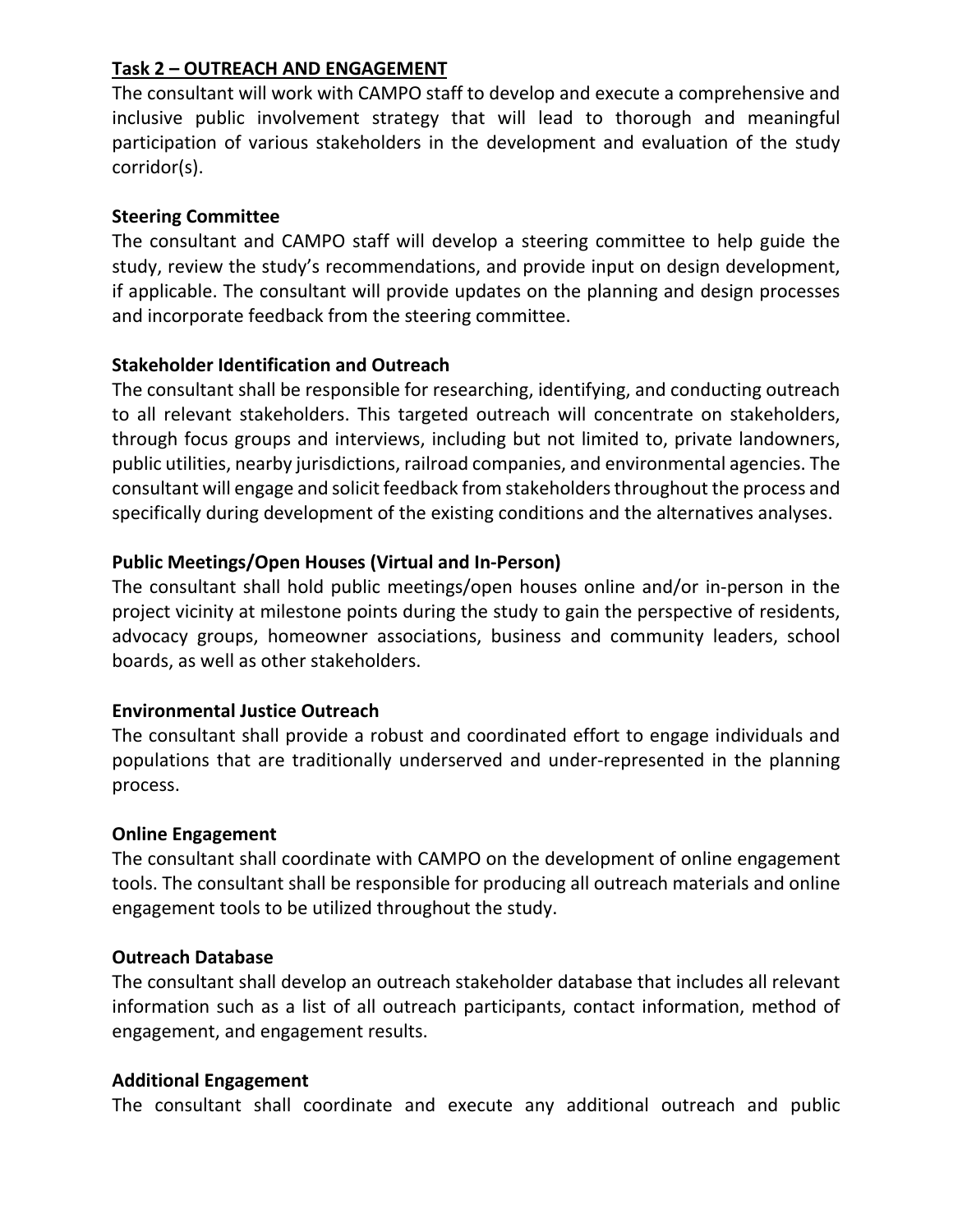## **Task 2 – OUTREACH AND ENGAGEMENT**

The consultant will work with CAMPO staff to develop and execute a comprehensive and inclusive public involvement strategy that will lead to thorough and meaningful participation of various stakeholders in the development and evaluation of the study corridor(s).

## **Steering Committee**

The consultant and CAMPO staff will develop a steering committee to help guide the study, review the study's recommendations, and provide input on design development, if applicable. The consultant will provide updates on the planning and design processes and incorporate feedback from the steering committee.

## **Stakeholder Identification and Outreach**

The consultant shall be responsible for researching, identifying, and conducting outreach to all relevant stakeholders. This targeted outreach will concentrate on stakeholders, through focus groups and interviews, including but not limited to, private landowners, public utilities, nearby jurisdictions, railroad companies, and environmental agencies. The consultant will engage and solicit feedback from stakeholders throughout the process and specifically during development of the existing conditions and the alternatives analyses.

## **Public Meetings/Open Houses (Virtual and In‐Person)**

The consultant shall hold public meetings/open houses online and/or in‐person in the project vicinity at milestone points during the study to gain the perspective of residents, advocacy groups, homeowner associations, business and community leaders, school boards, as well as other stakeholders.

## **Environmental Justice Outreach**

The consultant shall provide a robust and coordinated effort to engage individuals and populations that are traditionally underserved and under‐represented in the planning process.

#### **Online Engagement**

The consultant shall coordinate with CAMPO on the development of online engagement tools. The consultant shall be responsible for producing all outreach materials and online engagement tools to be utilized throughout the study.

#### **Outreach Database**

The consultant shall develop an outreach stakeholder database that includes all relevant information such as a list of all outreach participants, contact information, method of engagement, and engagement results.

#### **Additional Engagement**

The consultant shall coordinate and execute any additional outreach and public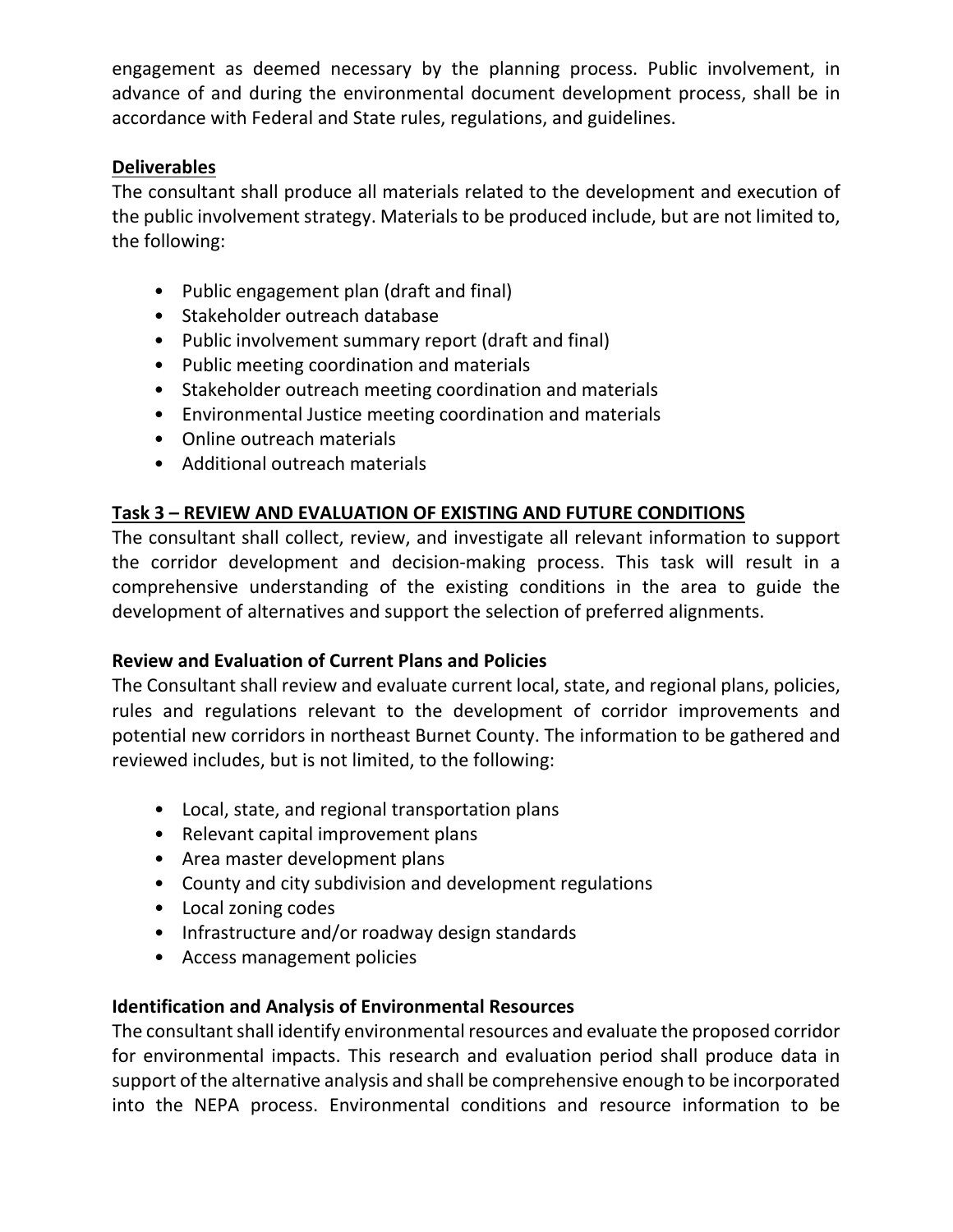engagement as deemed necessary by the planning process. Public involvement, in advance of and during the environmental document development process, shall be in accordance with Federal and State rules, regulations, and guidelines.

## **Deliverables**

The consultant shall produce all materials related to the development and execution of the public involvement strategy. Materials to be produced include, but are not limited to, the following:

- Public engagement plan (draft and final)
- Stakeholder outreach database
- Public involvement summary report (draft and final)
- Public meeting coordination and materials
- Stakeholder outreach meeting coordination and materials
- Environmental Justice meeting coordination and materials
- Online outreach materials
- Additional outreach materials

# **Task 3 – REVIEW AND EVALUATION OF EXISTING AND FUTURE CONDITIONS**

The consultant shall collect, review, and investigate all relevant information to support the corridor development and decision‐making process. This task will result in a comprehensive understanding of the existing conditions in the area to guide the development of alternatives and support the selection of preferred alignments.

## **Review and Evaluation of Current Plans and Policies**

The Consultant shall review and evaluate current local, state, and regional plans, policies, rules and regulations relevant to the development of corridor improvements and potential new corridors in northeast Burnet County. The information to be gathered and reviewed includes, but is not limited, to the following:

- Local, state, and regional transportation plans
- Relevant capital improvement plans
- Area master development plans
- County and city subdivision and development regulations
- Local zoning codes
- Infrastructure and/or roadway design standards
- Access management policies

## **Identification and Analysis of Environmental Resources**

The consultant shall identify environmental resources and evaluate the proposed corridor for environmental impacts. This research and evaluation period shall produce data in support of the alternative analysis and shall be comprehensive enough to be incorporated into the NEPA process. Environmental conditions and resource information to be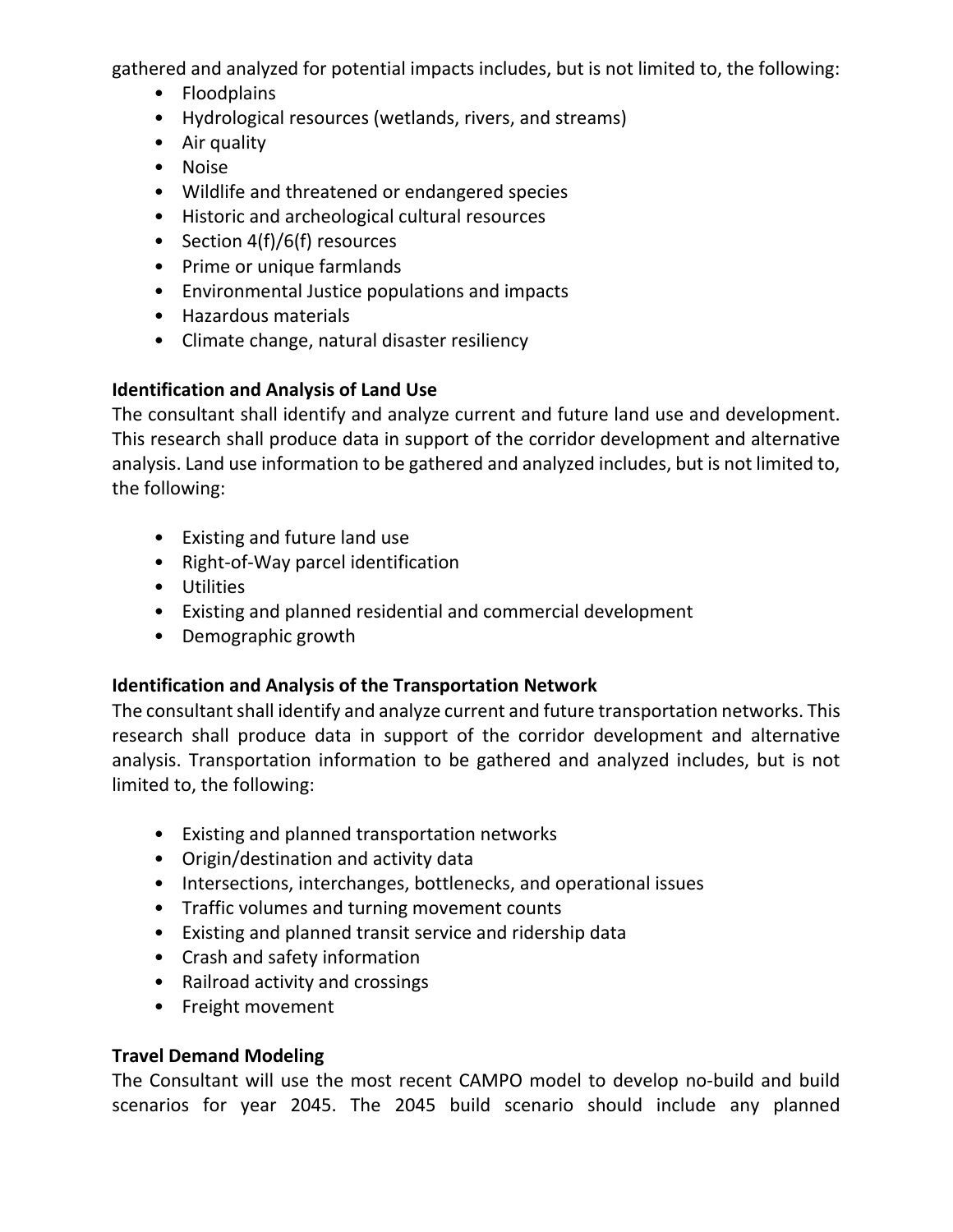gathered and analyzed for potential impacts includes, but is not limited to, the following:

- Floodplains
- Hydrological resources (wetlands, rivers, and streams)
- Air quality
- Noise
- Wildlife and threatened or endangered species
- Historic and archeological cultural resources
- Section 4(f)/6(f) resources
- Prime or unique farmlands
- Environmental Justice populations and impacts
- Hazardous materials
- Climate change, natural disaster resiliency

## **Identification and Analysis of Land Use**

The consultant shall identify and analyze current and future land use and development. This research shall produce data in support of the corridor development and alternative analysis. Land use information to be gathered and analyzed includes, but is not limited to, the following:

- Existing and future land use
- Right‐of‐Way parcel identification
- Utilities
- Existing and planned residential and commercial development
- Demographic growth

#### **Identification and Analysis of the Transportation Network**

The consultant shall identify and analyze current and future transportation networks. This research shall produce data in support of the corridor development and alternative analysis. Transportation information to be gathered and analyzed includes, but is not limited to, the following:

- Existing and planned transportation networks
- Origin/destination and activity data
- Intersections, interchanges, bottlenecks, and operational issues
- Traffic volumes and turning movement counts
- Existing and planned transit service and ridership data
- Crash and safety information
- Railroad activity and crossings
- Freight movement

#### **Travel Demand Modeling**

The Consultant will use the most recent CAMPO model to develop no‐build and build scenarios for year 2045. The 2045 build scenario should include any planned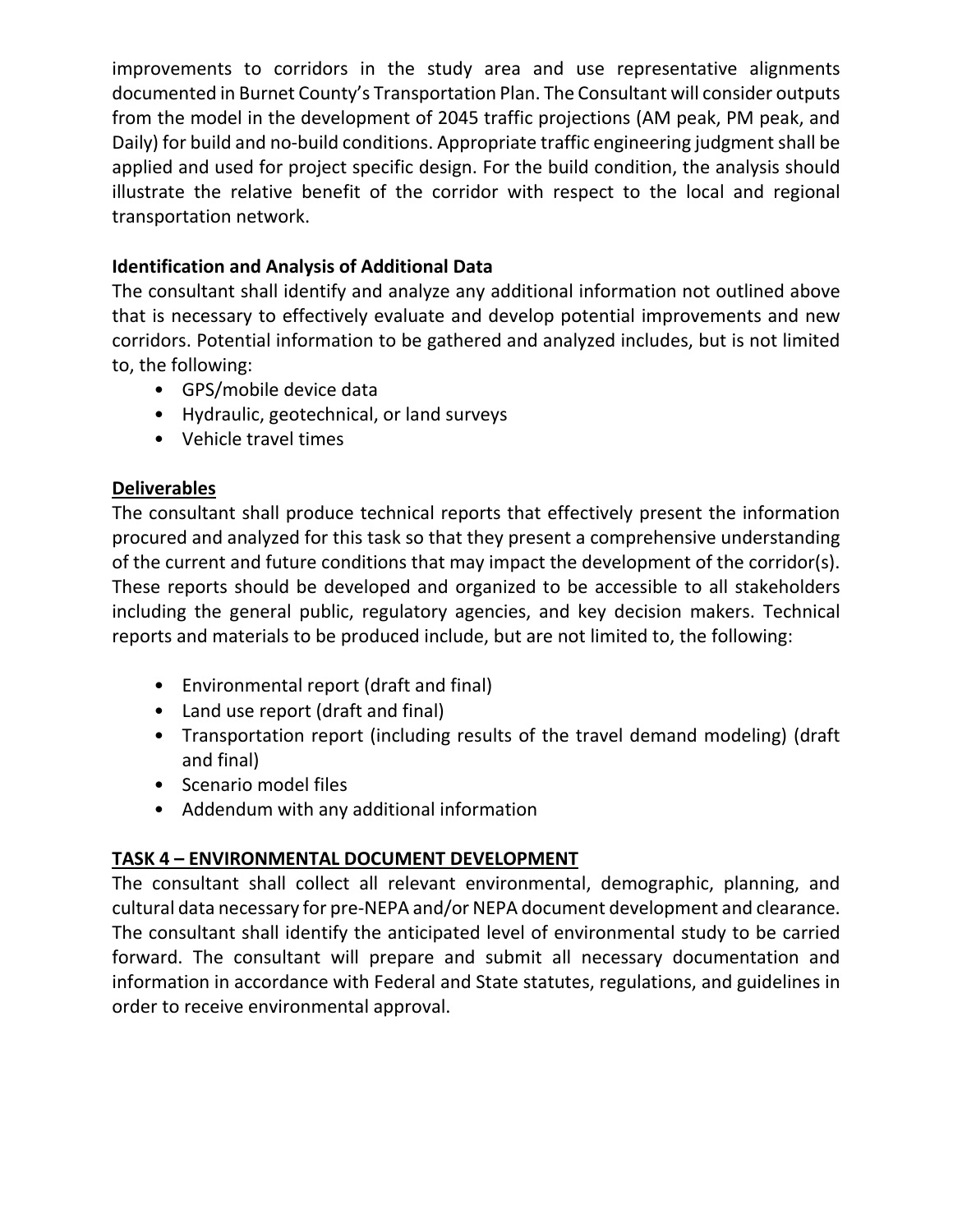improvements to corridors in the study area and use representative alignments documented in Burnet County's Transportation Plan. The Consultant will consider outputs from the model in the development of 2045 traffic projections (AM peak, PM peak, and Daily) for build and no-build conditions. Appropriate traffic engineering judgment shall be applied and used for project specific design. For the build condition, the analysis should illustrate the relative benefit of the corridor with respect to the local and regional transportation network.

## **Identification and Analysis of Additional Data**

The consultant shall identify and analyze any additional information not outlined above that is necessary to effectively evaluate and develop potential improvements and new corridors. Potential information to be gathered and analyzed includes, but is not limited to, the following:

- GPS/mobile device data
- Hydraulic, geotechnical, or land surveys
- Vehicle travel times

# **Deliverables**

The consultant shall produce technical reports that effectively present the information procured and analyzed for this task so that they present a comprehensive understanding of the current and future conditions that may impact the development of the corridor(s). These reports should be developed and organized to be accessible to all stakeholders including the general public, regulatory agencies, and key decision makers. Technical reports and materials to be produced include, but are not limited to, the following:

- Environmental report (draft and final)
- Land use report (draft and final)
- Transportation report (including results of the travel demand modeling) (draft and final)
- Scenario model files
- Addendum with any additional information

# **TASK 4 – ENVIRONMENTAL DOCUMENT DEVELOPMENT**

The consultant shall collect all relevant environmental, demographic, planning, and cultural data necessary for pre‐NEPA and/or NEPA document development and clearance. The consultant shall identify the anticipated level of environmental study to be carried forward. The consultant will prepare and submit all necessary documentation and information in accordance with Federal and State statutes, regulations, and guidelines in order to receive environmental approval.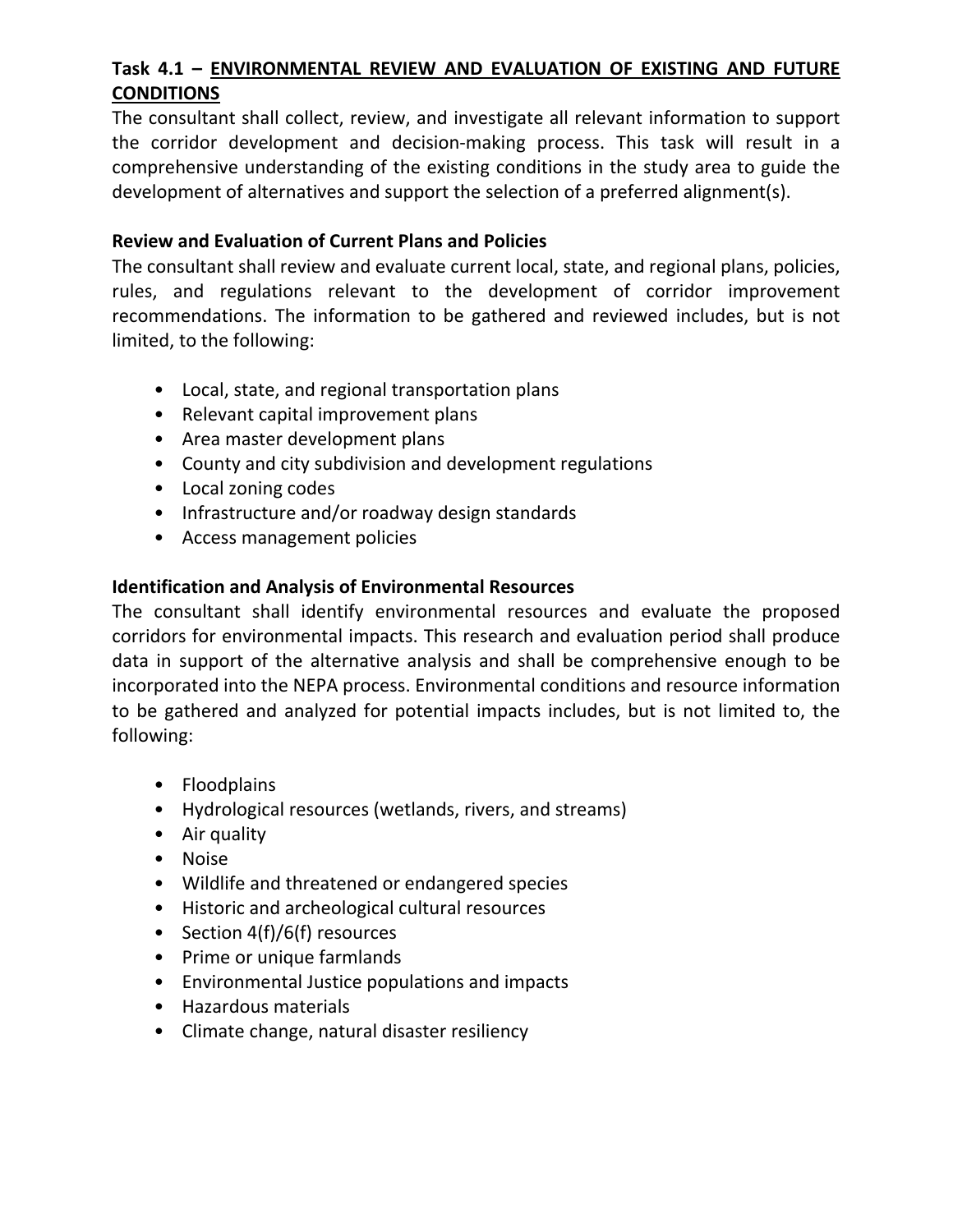# **Task 4.1 – ENVIRONMENTAL REVIEW AND EVALUATION OF EXISTING AND FUTURE CONDITIONS**

The consultant shall collect, review, and investigate all relevant information to support the corridor development and decision‐making process. This task will result in a comprehensive understanding of the existing conditions in the study area to guide the development of alternatives and support the selection of a preferred alignment(s).

#### **Review and Evaluation of Current Plans and Policies**

The consultant shall review and evaluate current local, state, and regional plans, policies, rules, and regulations relevant to the development of corridor improvement recommendations. The information to be gathered and reviewed includes, but is not limited, to the following:

- Local, state, and regional transportation plans
- Relevant capital improvement plans
- Area master development plans
- County and city subdivision and development regulations
- Local zoning codes
- Infrastructure and/or roadway design standards
- Access management policies

#### **Identification and Analysis of Environmental Resources**

The consultant shall identify environmental resources and evaluate the proposed corridors for environmental impacts. This research and evaluation period shall produce data in support of the alternative analysis and shall be comprehensive enough to be incorporated into the NEPA process. Environmental conditions and resource information to be gathered and analyzed for potential impacts includes, but is not limited to, the following:

- Floodplains
- Hydrological resources (wetlands, rivers, and streams)
- Air quality
- Noise
- Wildlife and threatened or endangered species
- Historic and archeological cultural resources
- Section 4(f)/6(f) resources
- Prime or unique farmlands
- Environmental Justice populations and impacts
- Hazardous materials
- Climate change, natural disaster resiliency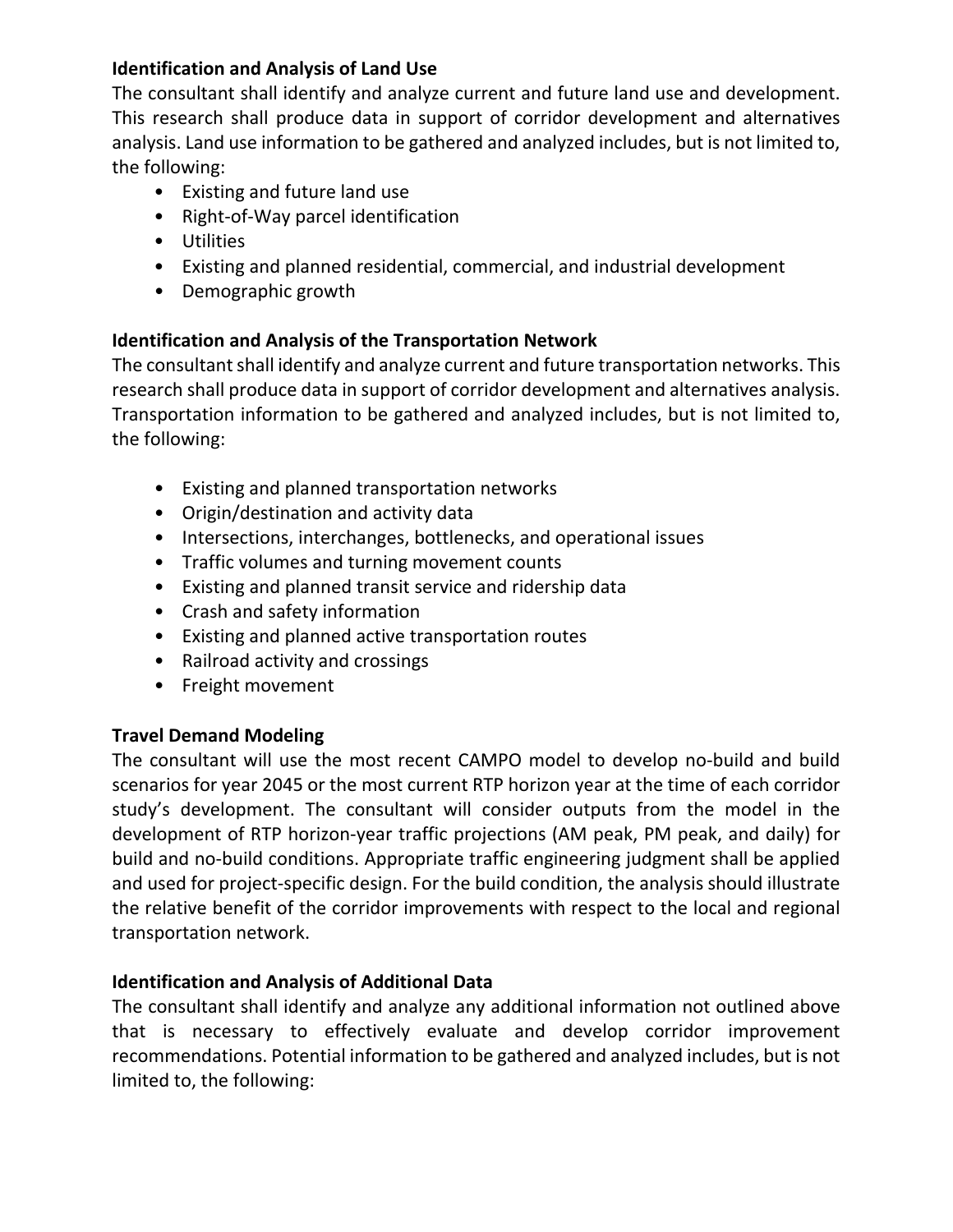## **Identification and Analysis of Land Use**

The consultant shall identify and analyze current and future land use and development. This research shall produce data in support of corridor development and alternatives analysis. Land use information to be gathered and analyzed includes, but is not limited to, the following:

- Existing and future land use
- Right‐of‐Way parcel identification
- Utilities
- Existing and planned residential, commercial, and industrial development
- Demographic growth

## **Identification and Analysis of the Transportation Network**

The consultant shall identify and analyze current and future transportation networks. This research shall produce data in support of corridor development and alternatives analysis. Transportation information to be gathered and analyzed includes, but is not limited to, the following:

- Existing and planned transportation networks
- Origin/destination and activity data
- Intersections, interchanges, bottlenecks, and operational issues
- Traffic volumes and turning movement counts
- Existing and planned transit service and ridership data
- Crash and safety information
- Existing and planned active transportation routes
- Railroad activity and crossings
- Freight movement

#### **Travel Demand Modeling**

The consultant will use the most recent CAMPO model to develop no‐build and build scenarios for year 2045 or the most current RTP horizon year at the time of each corridor study's development. The consultant will consider outputs from the model in the development of RTP horizon‐year traffic projections (AM peak, PM peak, and daily) for build and no‐build conditions. Appropriate traffic engineering judgment shall be applied and used for project-specific design. For the build condition, the analysis should illustrate the relative benefit of the corridor improvements with respect to the local and regional transportation network.

#### **Identification and Analysis of Additional Data**

The consultant shall identify and analyze any additional information not outlined above that is necessary to effectively evaluate and develop corridor improvement recommendations. Potential information to be gathered and analyzed includes, but is not limited to, the following: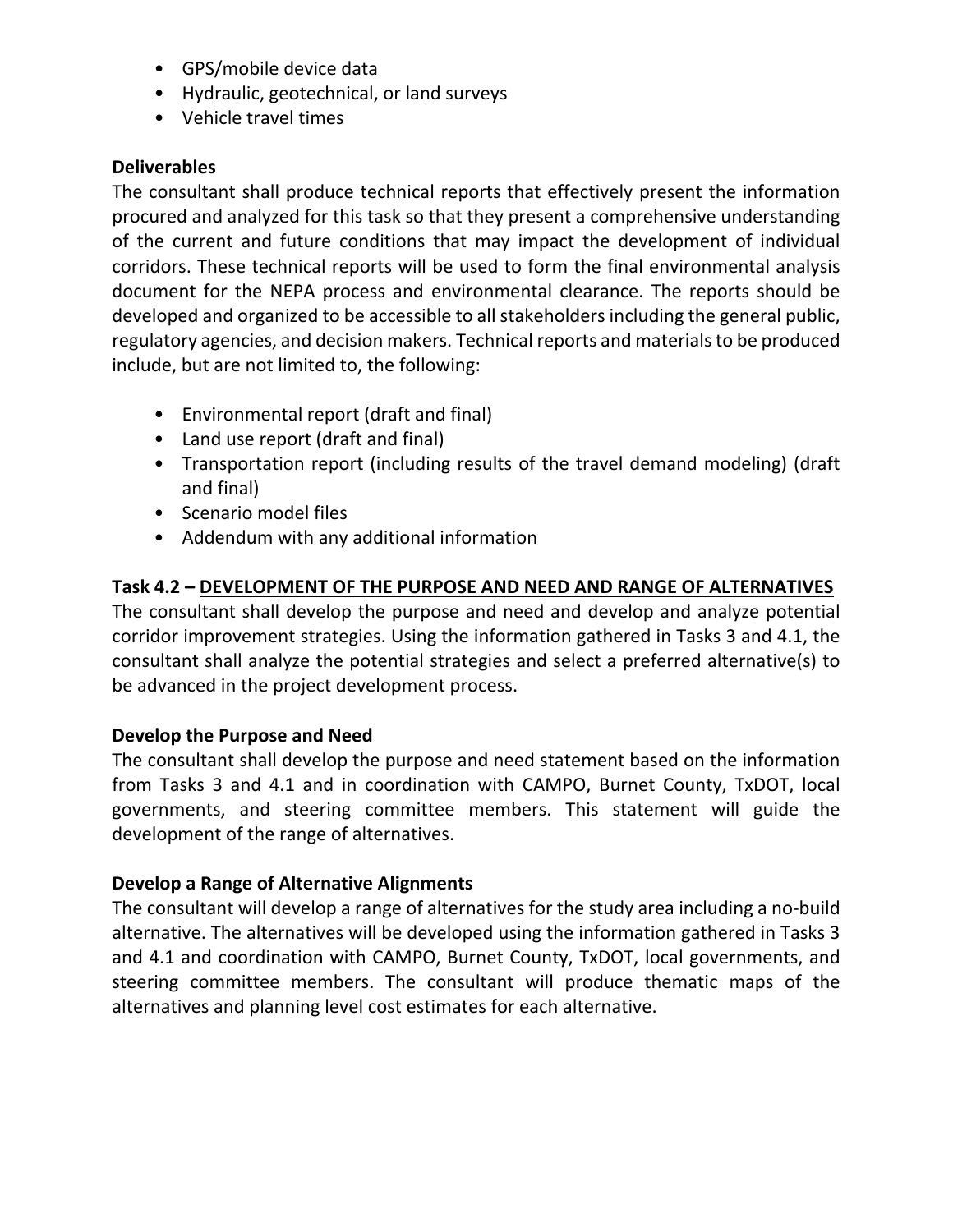- GPS/mobile device data
- Hydraulic, geotechnical, or land surveys
- Vehicle travel times

## **Deliverables**

The consultant shall produce technical reports that effectively present the information procured and analyzed for this task so that they present a comprehensive understanding of the current and future conditions that may impact the development of individual corridors. These technical reports will be used to form the final environmental analysis document for the NEPA process and environmental clearance. The reports should be developed and organized to be accessible to all stakeholders including the general public, regulatory agencies, and decision makers. Technical reports and materials to be produced include, but are not limited to, the following:

- Environmental report (draft and final)
- Land use report (draft and final)
- Transportation report (including results of the travel demand modeling) (draft and final)
- Scenario model files
- Addendum with any additional information

## **Task 4.2 – DEVELOPMENT OF THE PURPOSE AND NEED AND RANGE OF ALTERNATIVES**

The consultant shall develop the purpose and need and develop and analyze potential corridor improvement strategies. Using the information gathered in Tasks 3 and 4.1, the consultant shall analyze the potential strategies and select a preferred alternative(s) to be advanced in the project development process.

## **Develop the Purpose and Need**

The consultant shall develop the purpose and need statement based on the information from Tasks 3 and 4.1 and in coordination with CAMPO, Burnet County, TxDOT, local governments, and steering committee members. This statement will guide the development of the range of alternatives.

#### **Develop a Range of Alternative Alignments**

The consultant will develop a range of alternatives for the study area including a no‐build alternative. The alternatives will be developed using the information gathered in Tasks 3 and 4.1 and coordination with CAMPO, Burnet County, TxDOT, local governments, and steering committee members. The consultant will produce thematic maps of the alternatives and planning level cost estimates for each alternative.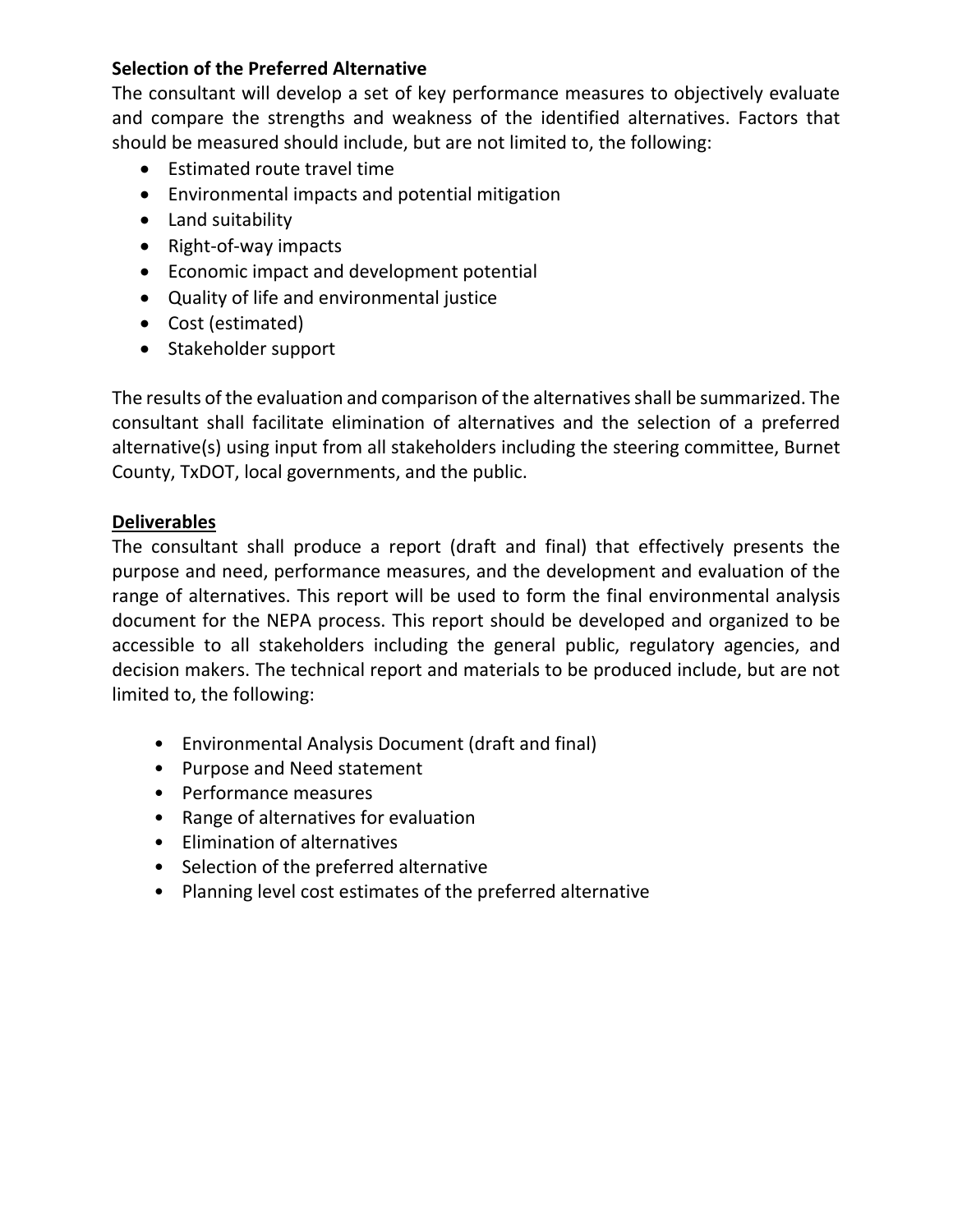## **Selection of the Preferred Alternative**

The consultant will develop a set of key performance measures to objectively evaluate and compare the strengths and weakness of the identified alternatives. Factors that should be measured should include, but are not limited to, the following:

- Estimated route travel time
- Environmental impacts and potential mitigation
- Land suitability
- Right-of-way impacts
- Economic impact and development potential
- Quality of life and environmental justice
- Cost (estimated)
- Stakeholder support

The results of the evaluation and comparison of the alternatives shall be summarized. The consultant shall facilitate elimination of alternatives and the selection of a preferred alternative(s) using input from all stakeholders including the steering committee, Burnet County, TxDOT, local governments, and the public.

## **Deliverables**

The consultant shall produce a report (draft and final) that effectively presents the purpose and need, performance measures, and the development and evaluation of the range of alternatives. This report will be used to form the final environmental analysis document for the NEPA process. This report should be developed and organized to be accessible to all stakeholders including the general public, regulatory agencies, and decision makers. The technical report and materials to be produced include, but are not limited to, the following:

- Environmental Analysis Document (draft and final)
- Purpose and Need statement
- Performance measures
- Range of alternatives for evaluation
- Elimination of alternatives
- Selection of the preferred alternative
- Planning level cost estimates of the preferred alternative